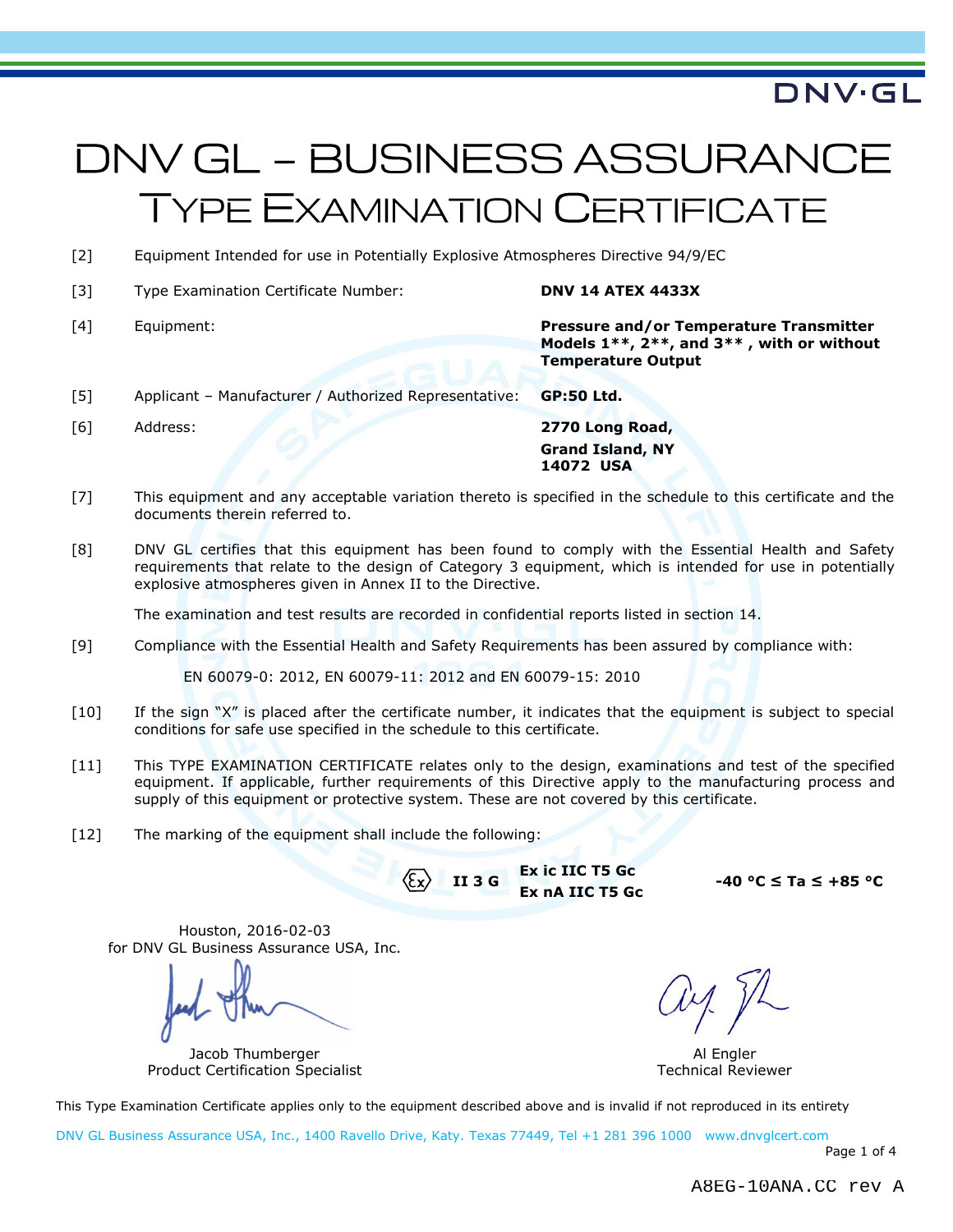

#### **[13] Schedule**

#### **[14] Type Examination Certificate No.:** DNV 14 [ATEX 4433X](#page-0-0)

#### **Certificate History**

| Revision | Description          | Report no. | Issue date |
|----------|----------------------|------------|------------|
| -        | Original certificate | 2016-9061  | 2016-02-03 |
|          |                      |            |            |

#### **[15] Description of Equipment or Protective System**

The Model 1\*\*, 2\*\*, and 3\*\* are pressure/temperature transmitters constructed of a cylindrical stainless steel body with a pressure port/sensor assembly on one end and an electrical connection/wiring assembly on the other end. Electrical connections are made either via integral flying leads or via an integral connector. Pressure transmitter units may also include an optional RTD for measurement of temperature, which is considered as a separate electrical circuit from that of the pressure transmitter electronics.

#### **Type Identification**

#### **Model 1\*\*aIb, where:**

- $*$  = Various numeric characters completing the base model number
- $a =$  Approval Code:  $A =$  ATEX and IECEx Zone 2

G = ATEX/IECEx/FM/CSA Zone 2

b = Various alphabetic or alphanumeric characters representing product options/modifications that do not affect certification.

#### **Model 2\*\*aIb, where:**

- $*$  = Various numeric characters completing the base model number
- $a =$  Approval Code:  $A =$  ATEX and IECEx Zone 2

G = ATEX/IECEx/FM/CSA Zone 2

b = Various alphabetic or alphanumeric characters representing product options/modifications that do not affect certification.

#### **Model 3\*\*abIc, where:**

- $*$  = Various numeric characters completing the base model number
- a = Various alphabetic or numeric characters completing model number for 4-20mA product
- $b =$  Approval Code:  $A =$  ATEX and IECEx Zone 2

#### G = ATEX/IECEx/FM/CSA Zone 2

c = Various alphabetic or alphanumeric characters representing product options/modifications that do not affect certification.

This Type Examination Certificate applies only to the equipment described above and is invalid if not reproduced in its entirety

DNV GL Business Assurance USA, Inc., 1400 Ravello Drive, Katy. Texas 77449, Tel +1 281 396 1000 www.dnvglcert.com

Page 2 of 4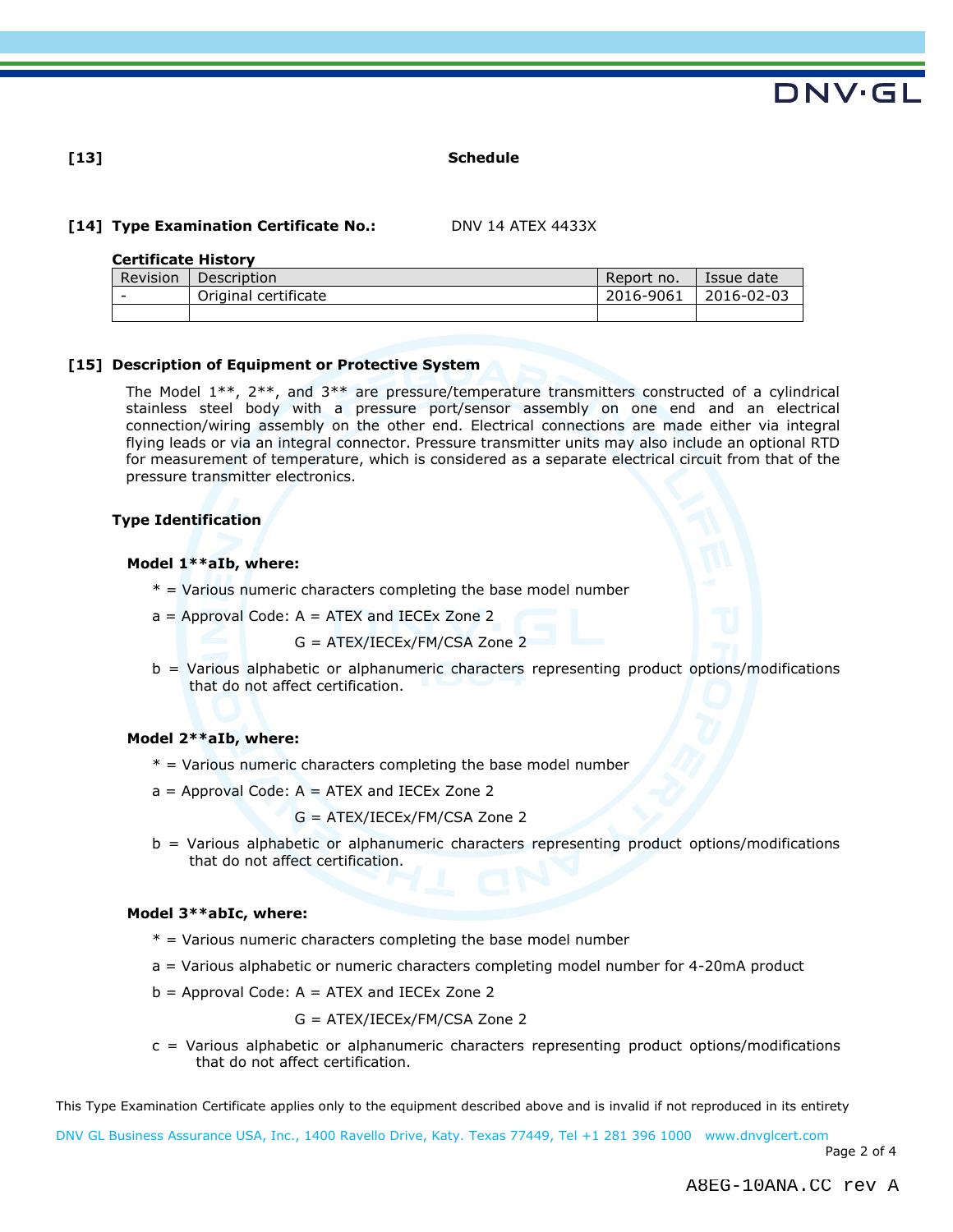

#### **Type Examination Certificate No.:** DNV 14 [ATEX 4433X](#page-0-0)

### **Electrical Data**

Ex nA: 28V, 100mA

Ex ic:

|                            | U,  | I,                 | P,   | C.               | L,              |
|----------------------------|-----|--------------------|------|------------------|-----------------|
| Model $1**$                | 15V | 100mA              | 0.7W | 0 <sub>nF</sub>  | 0mH             |
| Model 2**                  | 28V | 100 <sub>m</sub> A | 0.7W | 30 <sub>nF</sub> | 0mH             |
| Model $2**$<br>(Option NF) | 28V | 100 <sub>m</sub> A | 0.7W | 20nF             | 0 <sub>mH</sub> |
| Model 3**                  | 28V | 100mA              | 0.7W | 27.2nF           | 0mH             |
| <b>RTD</b><br>(optional)   | 28V | 100mA              | 0.7W | 0nF              | 0 <sub>mH</sub> |

### **Degrees of protection (IP Code)**

IP20 minimum

#### **[16] Project No.:** PRJC-65307-2008-PRC-USA

#### **Descriptive Documents**

| Number        | Title                                                      | Rev.           | Date       |
|---------------|------------------------------------------------------------|----------------|------------|
| A8AD-1XX-AN.A | Model 1XXAN/GN ATEX Type nA/ic                             |                | 2015-04-16 |
| A8AD-2XX-AN.A | Model 2XXAN/GN ATEX Type nA/ic                             |                | 2015-04-16 |
| A8AD-3XX-AN.A | Model 3XXAN/GN ATEX Type nA/ic                             |                | 2015-04-16 |
| 8C1-64.00     | ATEX/IEC ic/nA IIC, Models 37X AN/GN                       | A              | 2015-04-16 |
| 8C1-64.01     | ATEX/IEC ic/nA IIC, Models 3XX AN/GN                       | $\overline{A}$ | 2015-04-16 |
| 8C1-68.00     | ATEX/IEC ic/nA IIC, Models 17X AN/GN                       |                | 2015-04-16 |
| 8C1-68.01     | ATEX/IEC ic/nA IIC, Models 1XX AN/GN                       |                | 2015-04-16 |
| 8C1-70.00     | ATEX/IEC ic/nA IIC, Models 27X AN/GN                       | ۰              | 2015-04-16 |
| 8C1-70.01     | ATEX/IEC ic/nA IIC, Models 2XX AN/GN                       | ۰              | 2015-04-16 |
| 8W9-52        | PCBD, Signal Conditioning Board                            | A <sub>3</sub> | 2014-05-06 |
| 8W9-53.00     | PCBD, Bridge Amp Board, 2 Layer                            | A <sub>2</sub> | 2014-05-06 |
| 8W9-57        | PCBD, Intrinsic Safety Barrier, 2 Layer                    | 3              | 2014-05-06 |
| 8W9-59.00     | PCBD, Compensation, 1.375 DIA                              | A6             | 2015-04-16 |
| 8W9-93.105    | PC Board, General Voltage, Power Board                     | C1             | 2015-04-16 |
| 8W9-94.105    | PC Board, General Voltage, Signal Conditioning Board       | C1             | 2015-04-16 |
| 8W9-96.10     | PC Board, General Current, Signal Conditioning, PCB 1      | C1             | 2015-04-16 |
| 8W9-97.10     | PC Board, General Current, Signal Conditioning, PCB 2, V.1 | D <sub>1</sub> | 2015-04-16 |
| 8W9-97.20     | PC Board, General Current, Signal Conditioning, Low Noise  | <b>B1</b>      | 2015-04-16 |
| 8W9-99.00     | PC Board, Zero & Span                                      | D <sub>1</sub> | 2015-04-16 |
| 1W9-105.00    | PCBD, EMI/RFI Board                                        | $-1$           | 2015-04-16 |

This Type Examination Certificate applies only to the equipment described above and is invalid if not reproduced in its entirety

DNV GL Business Assurance USA, Inc., 1400 Ravello Drive, Katy. Texas 77449, Tel +1 281 396 1000 www.dnvglcert.com

Page 3 of 4